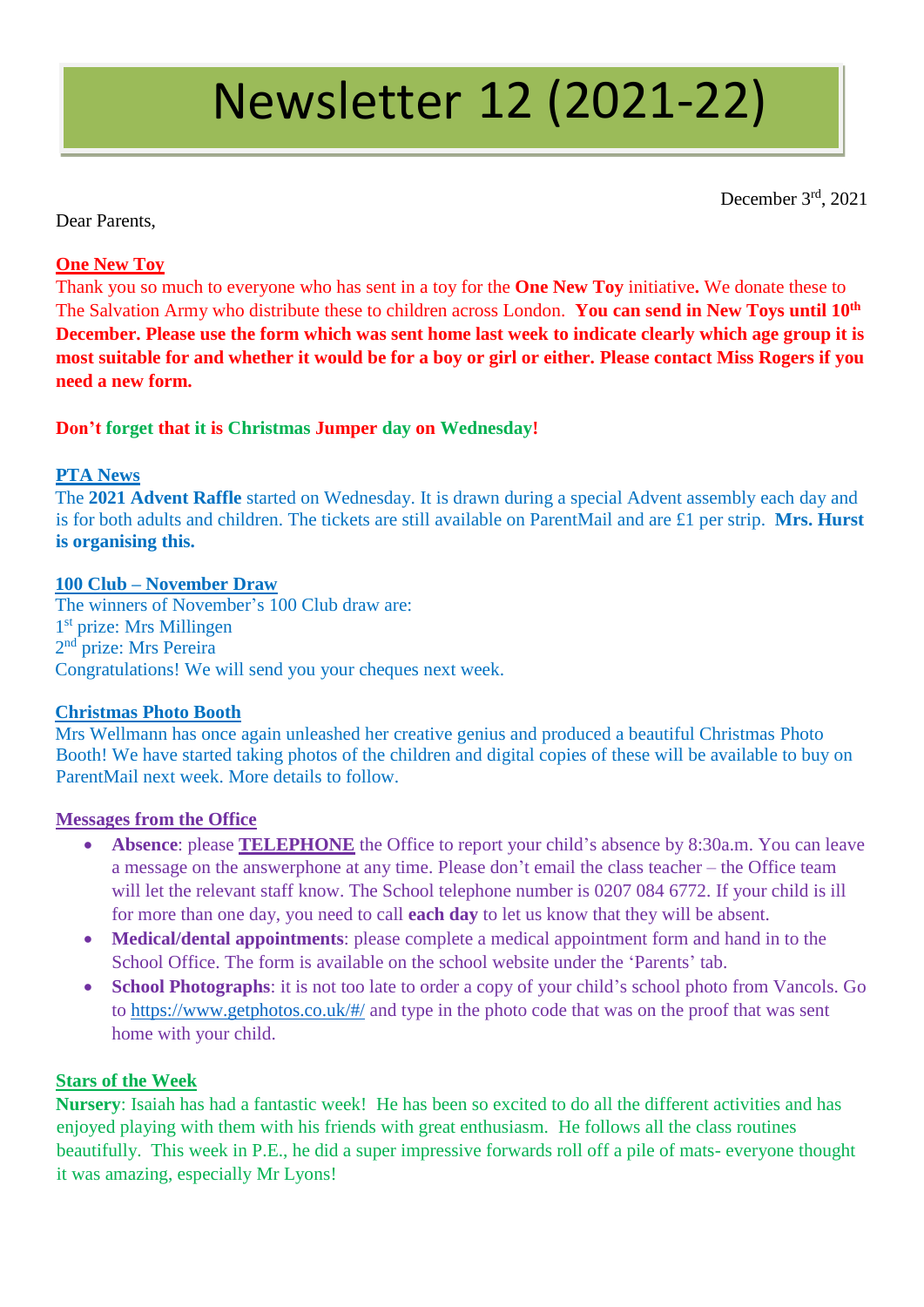**Reception:** Congratulations Mimi! We have been so impressed with your enthusiasm for learning. You are a wonderful listener and are really excited about writing. You are very kind to others in your class. Keep up the wonderful effort!

Year One: Sayat – you are Star of the Week because you have been working independently and have achieved a lot by yourself. We are proud of your growing confidence.

**Year Two**: Congratulations Paul! We all enjoy watching how enthusiastic you are when playing Joseph. You are such a kind friend to everyone in the class and you are a pleasure to teach.

**Year Three:** Noa – you have had another amazing week! Your dedication and kindness doesn't go unnoticed. You always brighten up our day with your smile. Keep up the great work!

Year Four: This week's star of the week in Year 4 is Avery! She contributes and provides excellent answers during discussions and tries her hardest in each and every lesson.

**Year Five**: Mila Aleksic has had another wonderful week. She has continued to work hard and produce work that has been outstanding, particularly in Maths. Mila is also making valuable contributions during class discussion times, giving clear and well thought out responses to questions posed. Brilliant.

Year Six: Joe has had a super week. His maths has been amazing and we were also so impressed with his drawings for DT. Keep up the great work!

#### **Buster's Weekend Friend**

This week, Buster is going home with Bianca (Y1). This is because she has shown great enthusiasm in all lessons this week, especially in English. While learning about the difference between fiction and non-fiction books, she put her hand up to answer every question, even when she wasn't sure of the answer. She took risks with her learning and showed her love for learning. Well done Bianca!

**Teacher Angel:** This week, the children voted for Miss Hrsto. She is very kind and happy and is always smiling. Although she is quite new to the school, she has settled in very well to the St Saviour's community. The children in both her class and her after school club have said that she is a great teacher and makes her lessons and her Performing Arts club very fun and enjoyable. We are lucky to have her with us!

#### **Performance in Trafalgar Square**

Leon, Vasilis and Isobel (Year 6) were outstanding representatives of our school yesterday evening at the Trafalgar Square Christmas light switch on. The children read and performed absolutely beautifully, with such confidence and not a word wrong! The staff and poets from The Poetry Society all commented on how professional, polite and well-behaved the children were, and mentioned how pleased they would be to work alongside us for future projects. We were also able to meet with Sadiq Kahn and the Lord Mayor of Westminster. Thank you to all the children from Year Six who attended to support their peers. Miss Cornelius and Miss Weekes cannot be more proud of you all!

Please visit the school Instagram account to see a Live Performance from the evening, or visit the following link to watch a recording the children made earlier in the week: [The Fourth King by Sinéad Morrissey,](https://www.youtube.com/watch?v=LIReWrz1UWU)  [performed by St Saviour's C of E Primary School -](https://www.youtube.com/watch?v=LIReWrz1UWU) YouTube